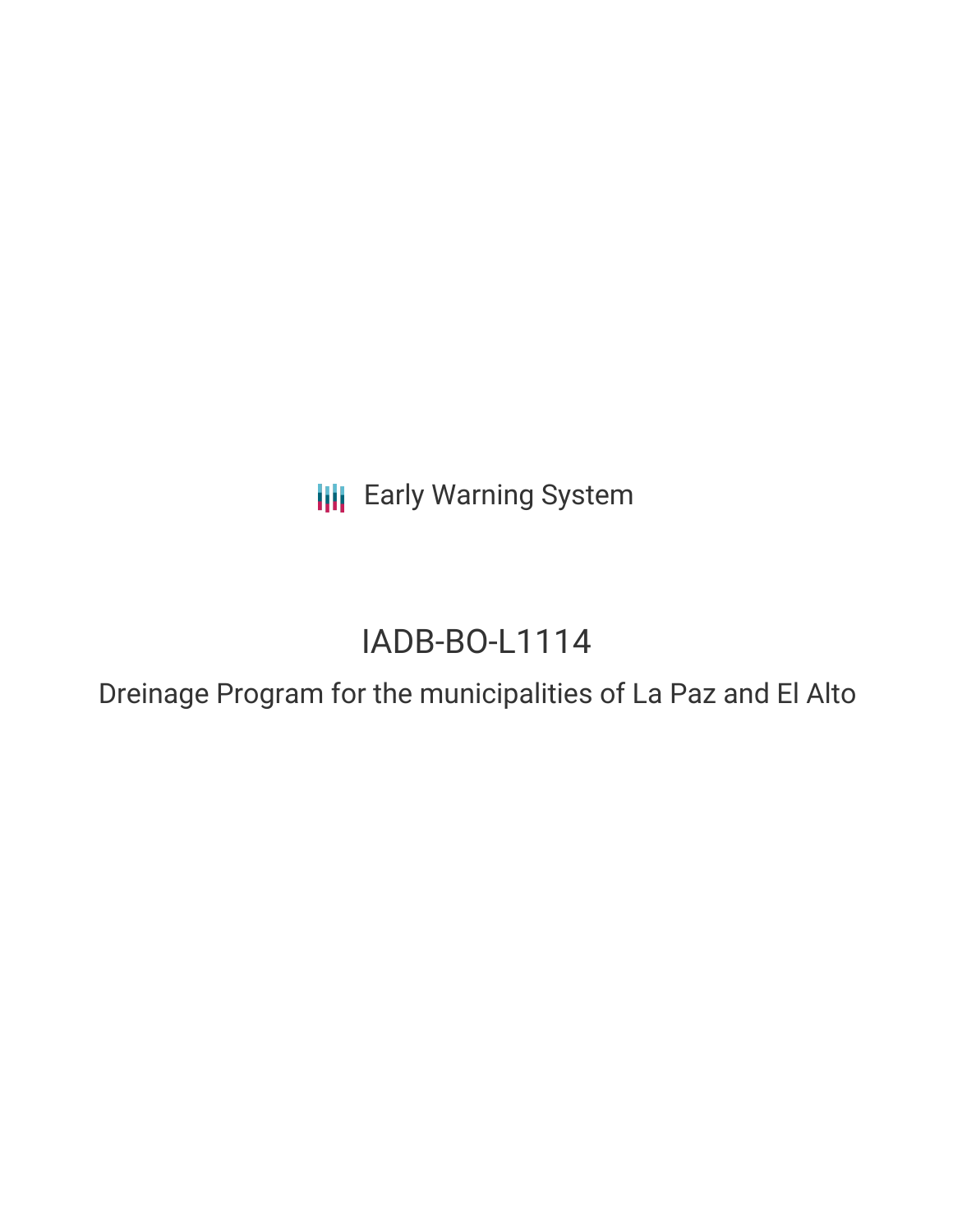# **Quick Facts**

| <b>Countries</b>               | Bolivia                                |
|--------------------------------|----------------------------------------|
| <b>Specific Location</b>       | La Paz, El Alto                        |
| <b>Financial Institutions</b>  | Inter-American Development Bank (IADB) |
| <b>Status</b>                  | Approved                               |
| <b>Bank Risk Rating</b>        | B                                      |
| <b>Voting Date</b>             | 2016-11-23                             |
| <b>Borrower</b>                | Government of Bolivia                  |
| <b>Sectors</b>                 | Water and Sanitation                   |
| <b>Investment Type(s)</b>      | Loan                                   |
| <b>Investment Amount (USD)</b> | $$30.00$ million                       |
| <b>Project Cost (USD)</b>      | \$33.97 million                        |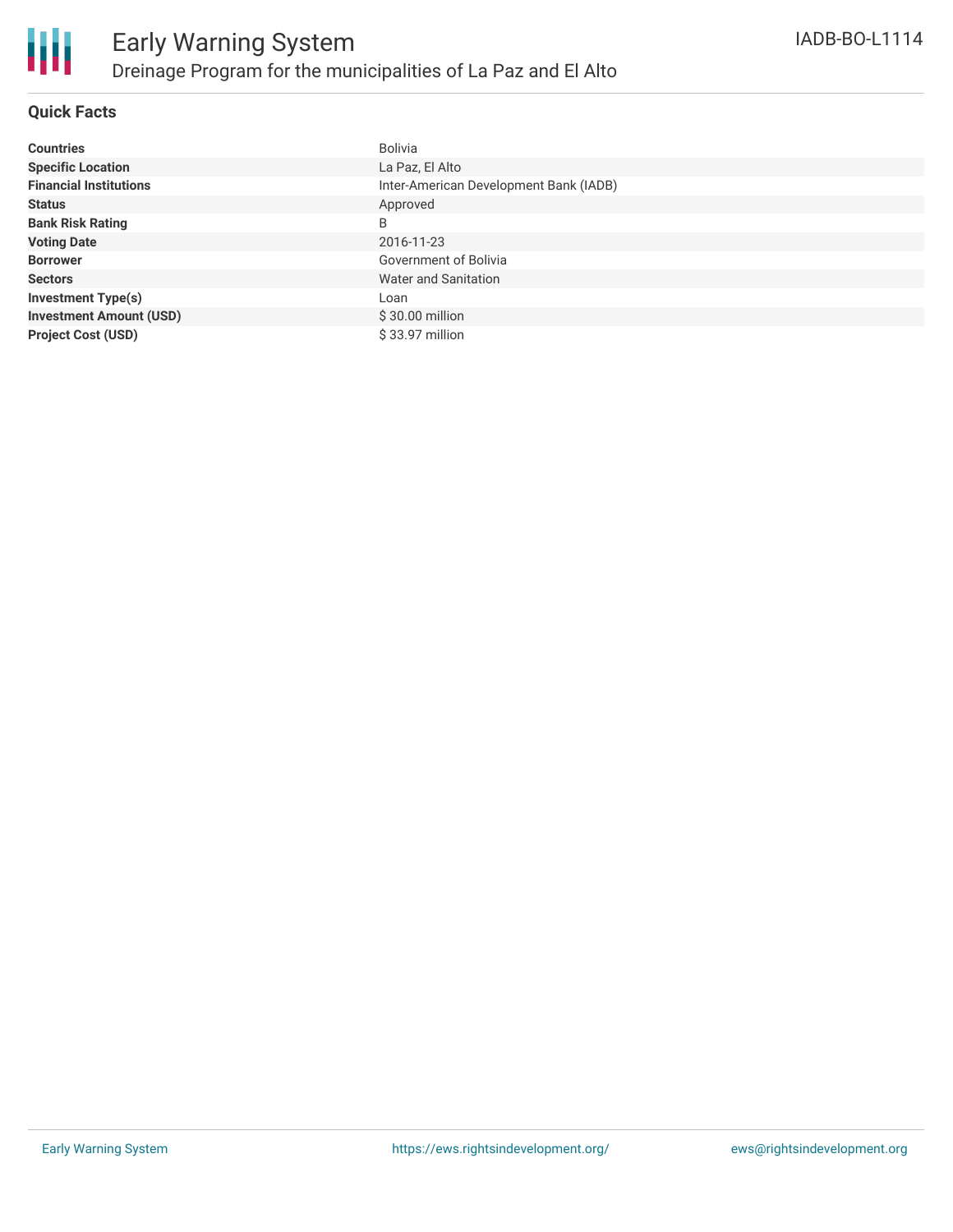

# **Project Description**

The objective of the project is to help reduce the negative impacts of extreme geodynamic and hydrometeorological events in the cities of La Paz and El Alto, by protecting the population against flood risks and reducing the economic costs associated with such events. This objective will be achieved through actions to improve the storm drainage and management systems,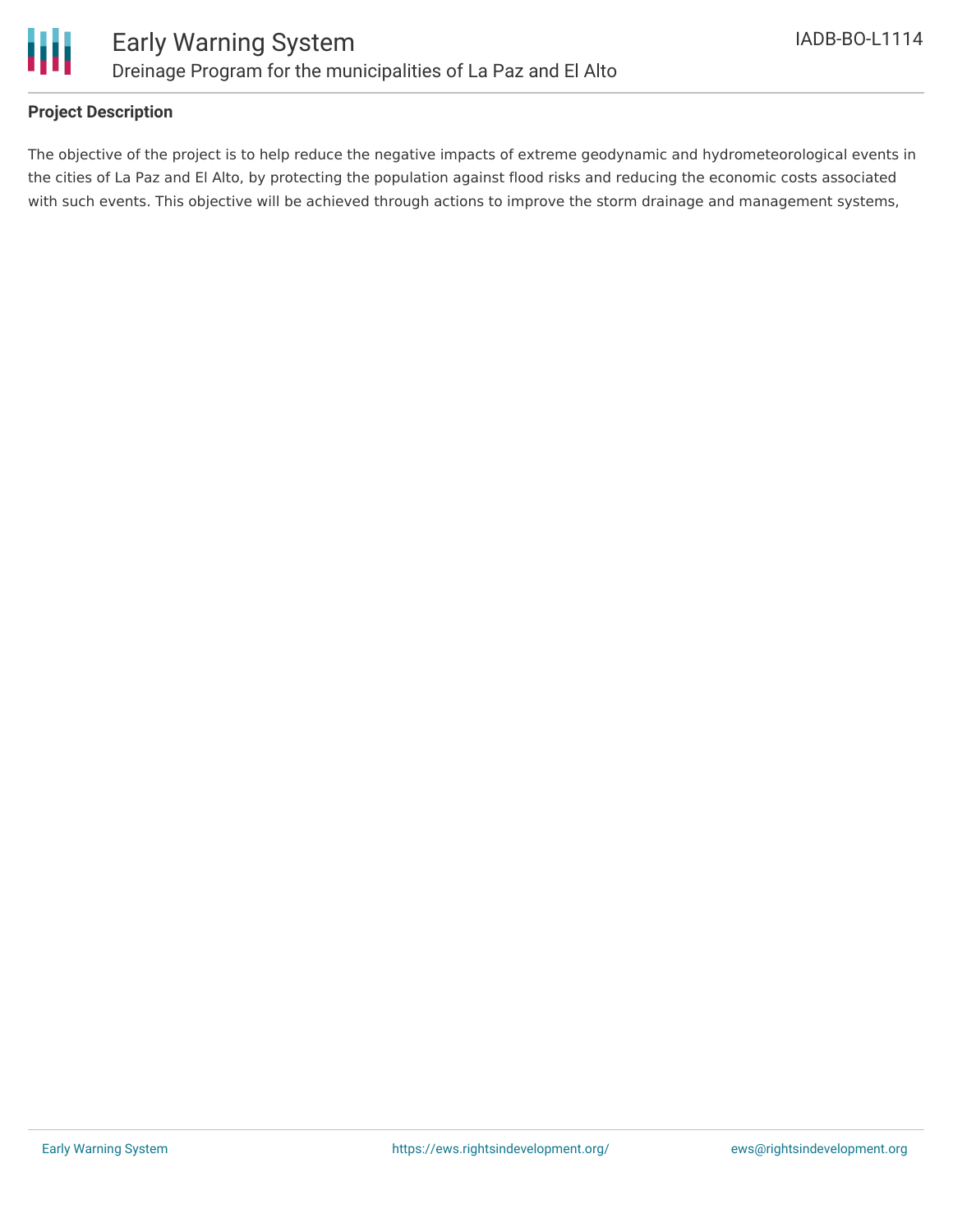

### **Investment Description**

• Inter-American Development Bank (IADB)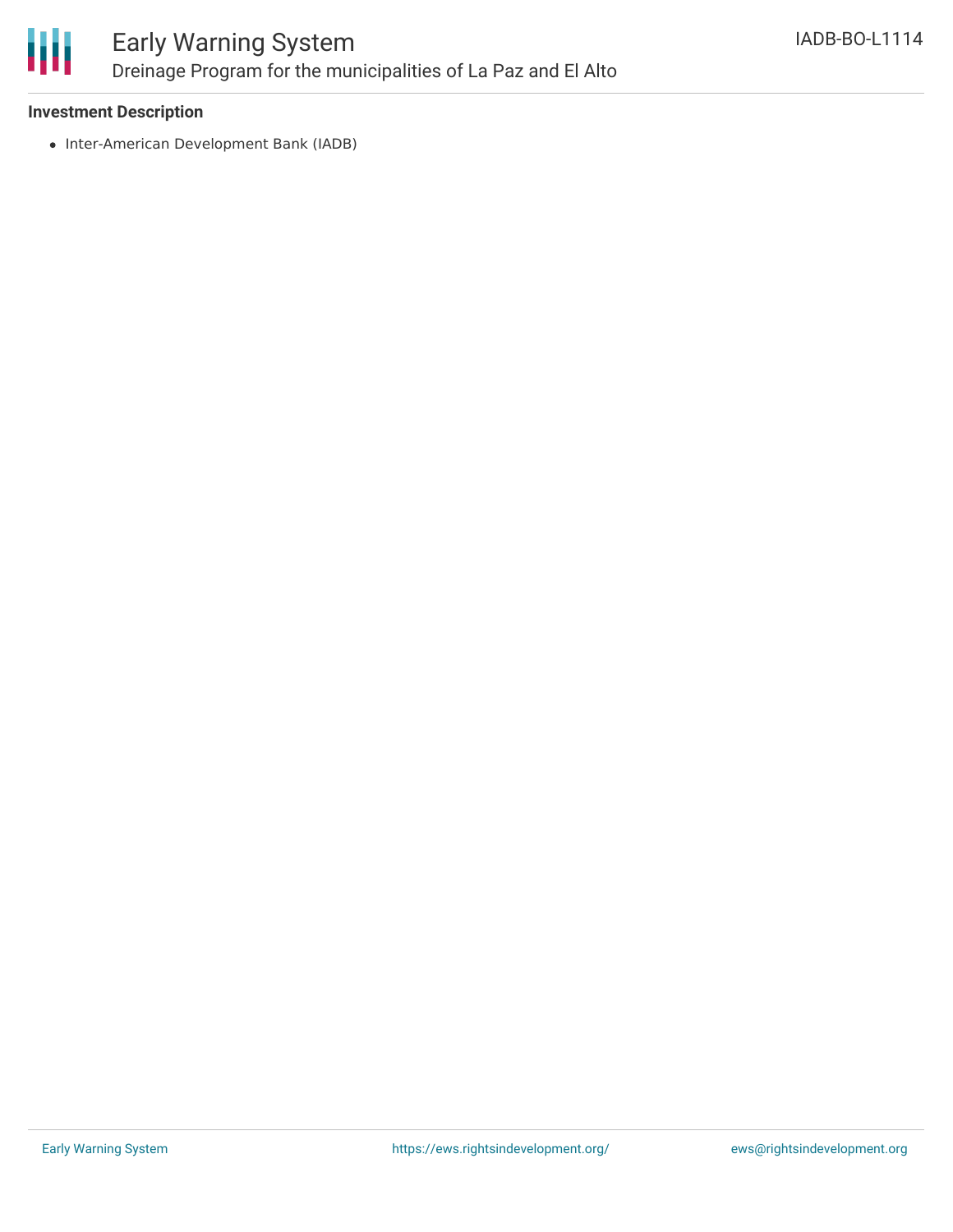

# **Contact Information**

ACCOUNTABILITY MECHANISM OF IDB/ IIC

The Independent Consultation and Investigation Mechanism (MICI) is the independent complaint mechanism and fact-finding body for people who have been or are likely to be adversely affected by an Inter-American Development Bank (IDB) or Inter-American Investment Corporation (IIC)-funded project. If you submit a complaint to MICI, they may assist you in addressing the problems you raised through a dispute-resolution process with those implementing the project and/or through an investigation to assess whether the IDB or IIC is following its own policies for preventing or mitigating harm to people or the environment. You can submit a complaint by sending an email to MICI@iadb.org. You can learn more about the MICI and how to file a complaint at http://www.iadb.org/en/mici/mici,1752.html (in English) or http://www.iadb.org/es/mici/mici,1752.html (Spanish).